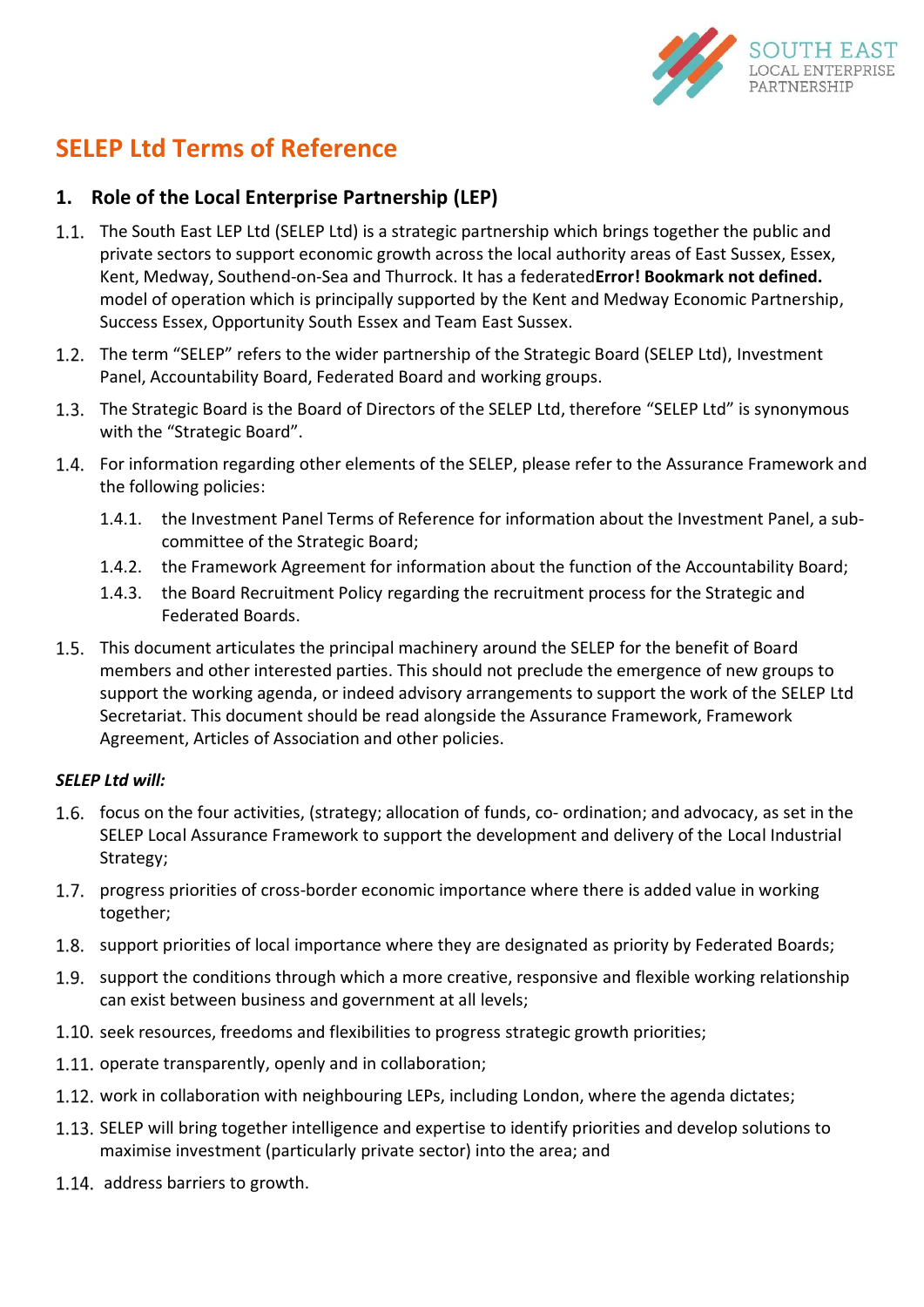

#### *Legal status*

- 1.15. SELEP is registered as SELEP Ltd, a company limited by guarantee. The SELEP Ltd is nil return, and will act through one of its local authority partners as Accountable Body. This role has been undertaken by Essex County Council since SELEP's inception, and this is reviewed annually.
- 1.16. The Assurance Framework provides a guide to the governance arrangements of the SELEP Ltd and wider partnership working.

#### *Working at a Local Level*

1.17. SELEP operates on the principle of subsidiarity; decisions should be taken at the practical level closest to the communities and businesses affected by those decisions. The federated**Error! Bookmark not defined.** model of operation provides a clear structure for this approach through allowing for local identification and prioritisation of individual projects for funding and bid submissions through the SELEP Ltd's agreed approach to project prioritisation; and for decision-making of a more cross-cutting nature at the Strategic or Accountability Board.

# **2. Strategic Board (Board of Directors of SELEP Ltd)**

- The Strategic Board is made up of 20 members and 5 co-opted members who are appointed by the SELEP Ltd as directors of the company. Please see the Board Recruitment Policy for details of how Board members are appointed.
- 2.2. The Strategic Board membership is as follows:
	- 2.2.1. Chair (private sector);
	- 2.2.2. Deputy Chair (private sector);
	- 2.2.3. Leader or Cabinet member from each of the 3 County and 3 Unitary Councils;
	- 2.2.4. 12 business representatives from the Federated Boards (one of whom must be designated as the SELEP-wide SME champion), comprising of:
		- 5 from the Kent and Medway Economic Partnership;
		- 2 from Success Essex;
		- 2 from Opportunity South Essex; and
		- 3 from Team East Sussex.
- There are also 5 co-opted positions on the Strategic Board; these Board members are also Directors of SELEP Ltd, which are appointed on a 1-year rolling term. The co-opted Board members are as follows:
	- 2.3.1. 2 representatives from District/Borough/City Councils (Kent and Essex areas for 2020/21, and it is expected that one of the representatives will be from East Sussex in 2021/22);
	- 2.3.2. a co-opted further education representative;
	- 2.3.3. a co-opted higher education representative; and
	- 2.3.4. a co-opted social enterprise representative.
- The process for the recruitment of Strategic Board and Federated Board members is set out within the Board Recruitment Policy.
- 2.5. The SELEP Ltd will seek to ensure that representation amongst the Directors (Strategic Board), membership of the company (Federated Boards) and working group members is diverse and reflective of the business communities that it serves.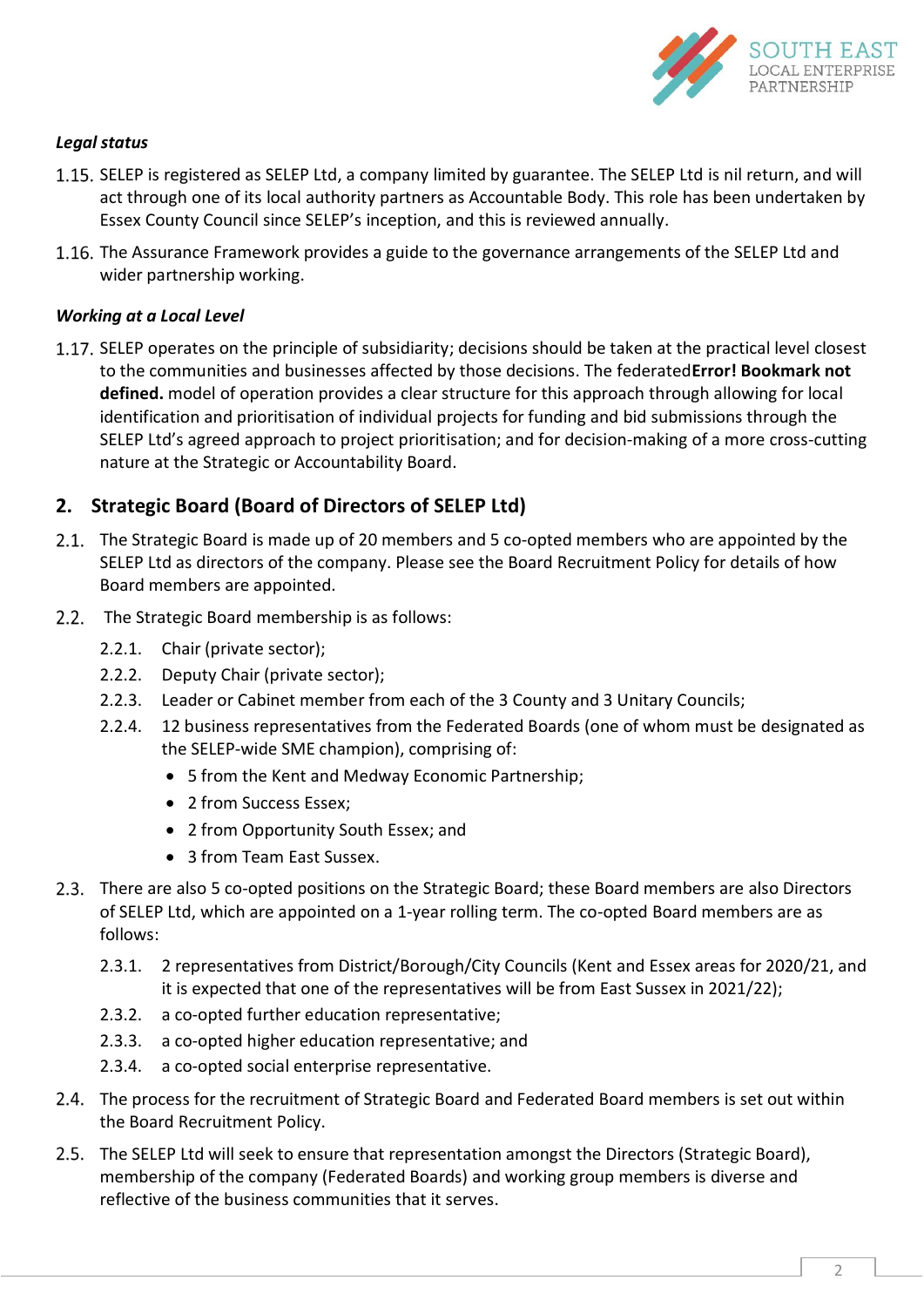

- 2.6. The SELEP Ltd Directors (not including co-opted Directors) should be at least 1/3 female, with a view to equal representation by 2023.
- 2.7. In accordance with Government's expectations, the SELEP Ltd shall designate the following Directors or officers with responsibilities pertaining to the good governance of Government funding within the SELEP as follows:
	- 2.7.1. the Chair of the Strategic Board regarding maximising connections with Small and Mediumsized Enterprises (SMEs) across the area;
	- 2.7.2. the Capital Programme Manager regarding:
		- ensuring that investments represent value for money;
		- ensuring that business cases are subject to scrutiny;
		- identification and management of risk of all the projects supported through investment;
	- 2.7.3. the Chief Operating Officer regarding identification and management of financial and operational risk.
- 2.8. The Strategic Board will be supported by the Secretariat and the Senior Officer Group in identifying opportunities to work with LEPs across the national network according to the working agenda and priorities of the time.
- All Board members are requested to advise the Secretariat of any hospitality or gifts they are offered pursuant to their LEP role, in line with the requirements of the Subsistence and Hospitality Policy. The Secretariat shall publish Hospitality and Gift returns quarterly on the website.
- 2.10. Working collectively, Strategic Board members (Directors) are responsible for:
	- 2.10.1. setting the vision, strategic direction and priorities of the SELEP overall;
	- 2.10.2. ensuring the development, maintenance and delivery of evidence-based strategy. These strategies include, but are not limited to:
		- the Economic Strategy Statement (ESS);
		- a Skills Strategy;
		- the Energy Strategy;
		- the European Structural Investment Funds (ESIF) strategy; and
		- a Local Industrial Strategy;
	- 2.10.3. developing a pipeline of projects for investment (a role delegated to the Investment Panel);
	- 2.10.4. considering and agreeing a position on major items of strategic importance;
	- 2.10.5. publishing arrangements for developing, prioritising, appraising and approving projects with a view to ensuring that a wide range of delivery partners can be involved;
	- 2.10.6. approving the annual Delivery Plan;
	- 2.10.7. monitoring progress in completing the activities and key performance indicators (KPIs) set out in the Delivery Plan;
	- 2.10.8. championing the SELEP and the SELEP area in all other forums;
	- 2.10.9. supporting pan-LEP activity undertaken by the working groups;
	- 2.10.10.working closely with Federated Boards to oversee Growth Hub, Enterprise Zone and City Deal activities;
	- 2.10.11.endorsing local areas' efforts to advance projects for economic growth which may not be directly linked to the SELEP;
	- 2.10.12.ensuring that adequate capacity and expertise is maintained to deliver against the above.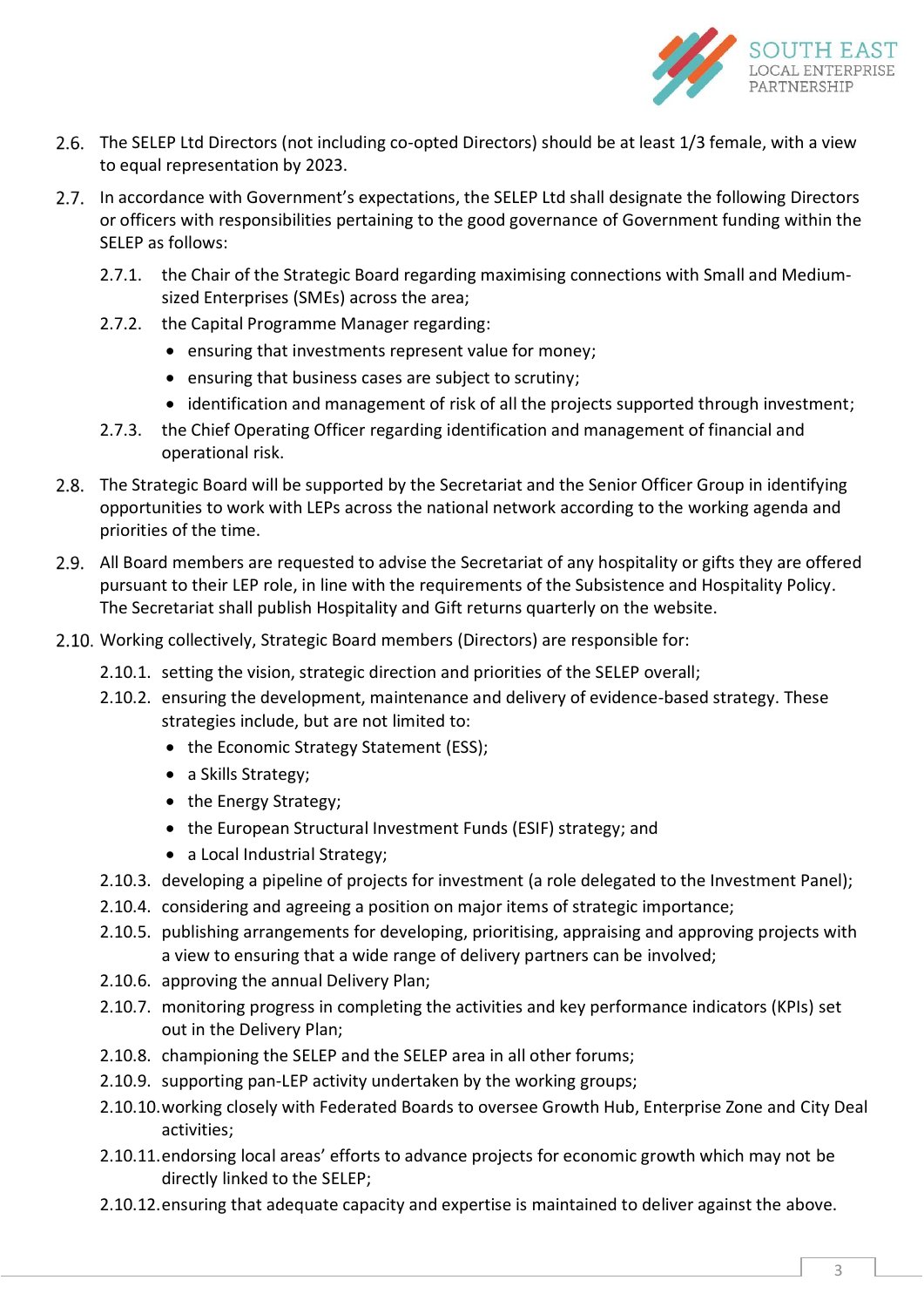



- 2.10.13.ensuring appropriate representation on the Strategic Board from across the geography of SELEP, reflecting diversity.
- 2.11. Where the Strategic Board puts in place schemes of delegation to the Federated Boards or Investment Panel, the Strategic Board remains responsible for the delegated decision.

# **3. Chair and Deputy chair**

- 3.1. The private sector Chair and Deputy Chair shall be appointed by the Strategic Board for a two-year term following an open, transparent and non-discriminatory competition that assesses each candidate on merit. Prior to appointment there will be wide and transparent engagement with the business community. Please see the Board Recruitment Policy for more information regarding recruitment.
- The Chair's performance will be subject to annual review by the Strategic Board, led by the Vice Chairs.
- 3.3. Duties of the Chair will be to:
	- 3.3.1. ensure the smooth and effective operation of the Strategic Board;
	- 3.3.2. Chair the Investment Panel;
	- 3.3.3. lead on the development of strategy;
	- 3.3.4. participate in the appointment of, and directly manage, the Chief Executive Officer of the SELEP, bringing any significant performance or staffing issues to the attention of the Strategic Board and the Accountable Body;
	- 3.3.5. ensure effective liaison with all constituents of SELEP and Government and to undertake representation, communication and advocacy as required and as according to SELEP Ltd's extant strategies;
	- 3.3.6. maximise connections with SMEs)across the SELEP area;
	- 3.3.7. provide, on an annual basis, in conjunction with the Chief Executive Officer , a statement on the status of governance and transparency within SELEP; this statement will be explored in greater detail during the Annual Performance Review process with government. This statement will be published on the SELEP website;
	- 3.3.8. oversee the development and implementation of SELEP's Communication Strategy
	- 3.3.9. support any resolutions of conflict between the Accountable Body and the Accountability Board;
	- 3.3.10. ensure that declarations of interest are requested, and acted upon, at the outset of each Strategic Board and Investment Panel meeting.
- 3.4. Duties of the Deputy Chair will be to:
	- 3.4.1. Chair Accountability Board meetings;
	- 3.4.2. deputise for the Chair at meetings and events;
	- 3.4.3. act as ambassador and champion of SELEP programmes and projects;
	- 3.4.4. work closely with the Chair and CEO to ensure high performance levels and robust governance structures;
	- 3.4.5. operate in full compliance with all SELEP policies and procedures and demonstrate explementary transparency and accountability in full compliance of both the letter and the spirit of the seven Nolan Principles of Public Life;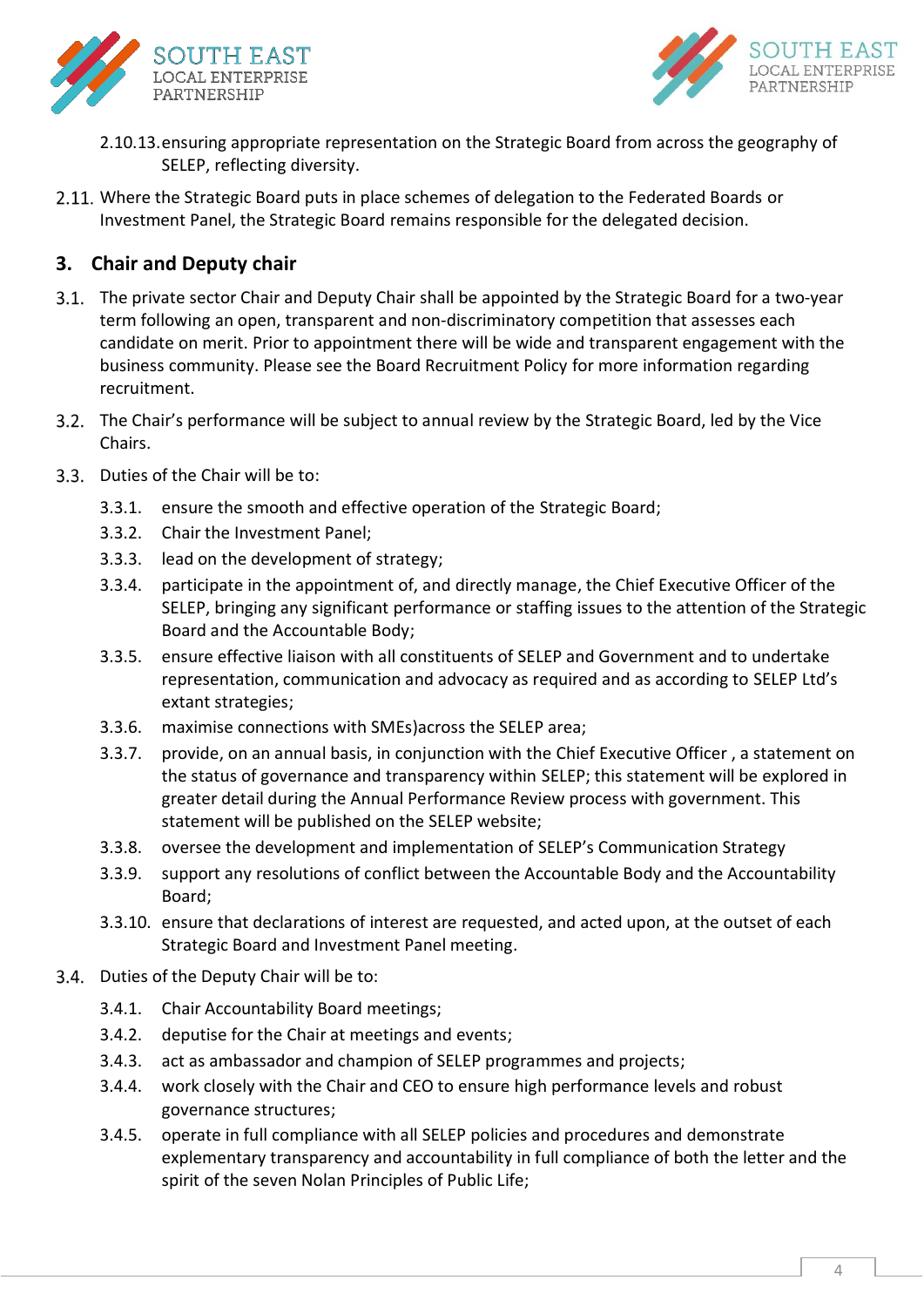

- 3.4.6. support the development of good relationships with neighbouring LEPs and other partnerships;
- 3.4.7. communicate with a wide and diverse group of stakeholders including but not limited to: local authority leaders, private sector business leaders, private sector board members, leaders with the further education and higher education sectors, Government ministers and officials and local MPs;
- 3.4.8. represent SELEP in media, press and PR activities;
- 3.4.9. support the delivery of the SELEP Local Industrial strategy and other strategies as adopted by the Strategic Board;
- 3.4.10. ensure strategy development reflects the view of businesses through the engagement with businesses and business representative organisations in the area and nationally;
- 3.4.11. support the Chair in the management of the Strategic Board and any sub boards within the remit of the Assurance Framework and other governance frameworks;
- 3.4.12. support the Chair in the oversight of the performance of the CEO and the Secretariat.
- Following the two-year term, the Strategic Board can agree to extend the Chair/Deputy Chair's terms for a further two years for a maximum of three consecutive terms. The Strategic Board will be asked to consider the potential extension of the contract approximately 6 months before the end of the term.

#### **4. Representation and Attendance**

- 4.1. Strategic, Accountability and Federated Board members and working group members are expected to demonstrate the highest standards of conduct when carrying out their responsibilities in accordance with the Code of Conduct which reflects [Nolan's Seven Principl](https://www.gov.uk/government/publications/the-7-principles-of-public-life)es of Public Life.
- Each member of a board can name a substitute to attend in his or her place who is authorised to take decisions on his or her behalf, subject to full compliance with all SELEP policies and/or relevant terms of reference.
- If the named Strategic Board member is unable to attend then a substitute may attend on their behalf, in accordance with the following:
	- 4.3.1. if the named County/Unitary Council member is unable to attend then a substitute Cabinet Member from within that Council may attend. In exceptional circumstances (no more than once in a rolling 12-month period and only when no substitute under the standard provisions can be found), a representative who is a member of Cabinet of any of the other Councils in the County/Unitary Council area may attend as a substitute, with the prior consent of the Strategic Board Chair;
	- 4.3.2. if the named District/Borough/City Council co-opted member is unable to attend, another District/Borough/City Council Cabinet member within their County Council area may attend as a substitute;
	- 4.3.3. if the named business representative member from the Federated Board is unable to attend, a substitute can be agreed from the Federated Board who is also a business representative;
	- 4.3.4. if the Higher Education representative is unable to attend then an alternate senior representative of the University may be identified from a constituent University;
	- 4.3.5. if the Further Education representative is unable to attend a Strategic Board meeting then an alternate may be selected from the Skills Advisory Group by the Chair of the group;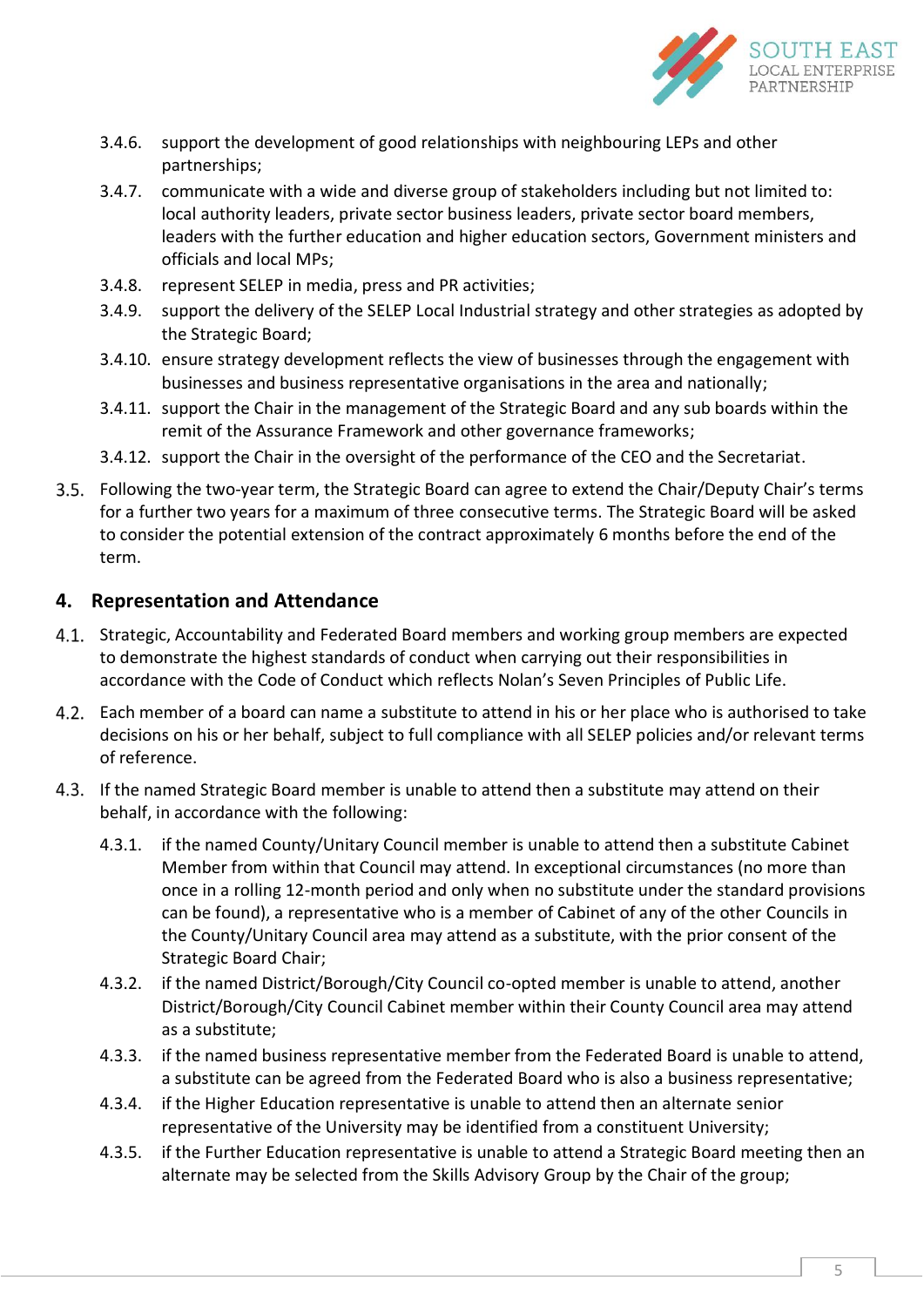

- 4.3.6. if the Social Enterprise representative is unable to attend a Strategic Board meeting then an alternate may be selected from the Social Enterprise Group by the Chair of that group;
- 4.3.7. the Secretariat should be informed of any substitutions at least 24 hours in advance of the Strategic Board meeting wherever possible;
- 4.3.8. the substitute Board member must adhere to the SELEP policies in attending the meeting; this includes the Register of Interests Policy. The substitute Board member must declare both their interests and the interests of the named Board member, as appropriate, at the beginning of the meeting;
- 4.3.9. Board members are required to declare an interest on decisions in line with the SELEP Register of Interests Policy, irrespective of whether or not they are able to attend the meeting at which the decision is to be taken. Where a Board member declares a Pecuniary Interest, a substitute member is unable to vote on their behalf.
- 4.4. The quorum requirements of the SELEP Ltd can be found in the Articles of Association.
- 4.5. Only members of the Strategic Board or their substitutes may sit at the meeting table and vote. Others may attend and take part by the invitation of the Chair.
- Meetings of the Strategic and Accountability Board are open to the press and public as observers, with the exception of any items that should be treated confidentially information by as detailed within the Assurance Framework. The number of observers may be limited at the discretion of the Chair. Please refer to the Public Questions Policy for more detail.
- Meetings shall be recorded and made available on the SELEP website. Additional filming or recording of proceedings should be agreed in advance with the Secretariat.

# **5. Decisions**

- 5.1. The Strategic Board shall operate on the basis of consensus. If consensus is not achieved, decisions will be determined by majority vote, with the Chair's vote acting as a casting vote if required.
- All urgent matters to be considered for decision must have been circulated in writing to all members of the Strategic Board at least two clear working days before the meeting. No decision can be taken without reasonable notice having been given.
- 5.3. In the event that a decision is required outside of a scheduled meeting, the Chair may decide to hold an Extraordinary Meeting. Such meetings shall be coordinated by the Secretariat and shall operate according to normal Strategic Board protocols.
- In certain circumstances, the Chair may decide to seek agreement to a proposal via Electronic Procedure. In such cases, the Secretariat will write to each Strategic Board member requesting agreement to a specified course of action. The admissible responses are: Approved/Yes, Not Approved/No or Abstain. Board Members shall be given no fewer than five working days to respond. For a decision to be made, the provisions of paragraph 2.5.2 shall apply. The rules of quorum (paragraph 2.4.2) will apply.
- 5.5. All decisions made by Electronic Procedure shall be noted at the next scheduled meeting of the Strategic Board.
- Please see the Assurance Framework for information regarding scrutiny arrangements.
- Board members must be familiar with and fully comply with the Register of Interests Policy.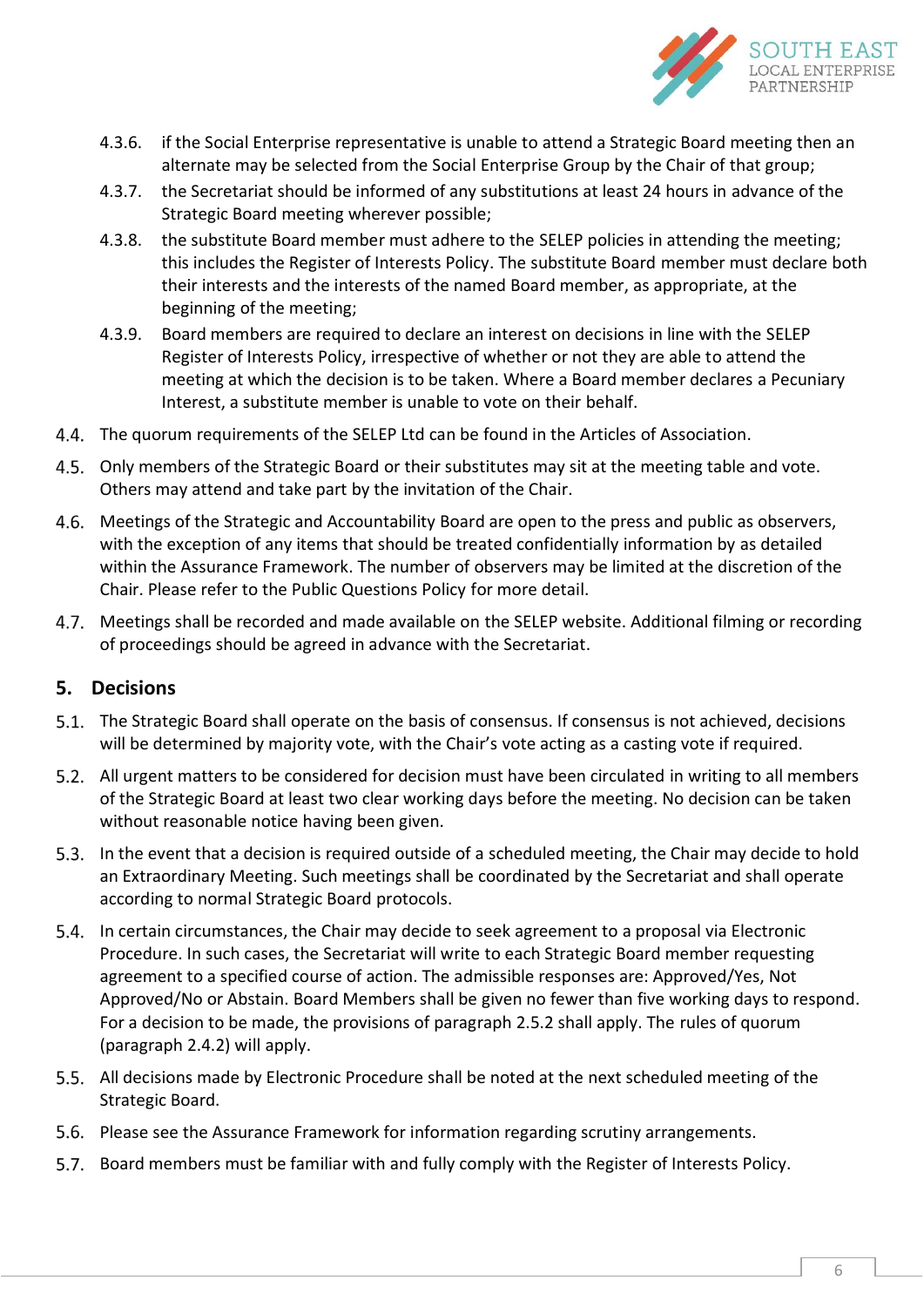

# **6. Meetings and Papers**

- The Strategic Board will meet at least four times a year; future meeting dates will be noted on each Strategic Board agenda.
- The agenda and papers shall be disseminated by the Secretariat. Board members wishing to propose items for a future agenda should contact the Secretariat at least 28 days in advance of the meeting being held.
- Please see the Assurance Framework regarding the publication timelines of meeting papers.
- Minutes of the Strategic Board shall be approved in draft form by the Chair and shall remain in draft until approval by the Strategic Board at the next meeting.

# **7. Federated Board Responsibilities**

- As described in section 1.3.1, SELEP operates a federated**Error! Bookmark not defined.** model, which supports decision-making and project prioritisation at a local level. In discharging those responsibilities relevant to the SELEP, Federated Boards have the following responsibilities:
	- 7.1.1. leading the open call for projects and ensuring the call is widely publicised;
	- 7.1.2. the identification and prioritisation of projects for investment by SELEP, prior to projects being prioritised at a pan-LEP level by the Strategic Board/Investment Panel (depending on funding stream); overseeing SELEP investment programmes within the agreed local tolerance levels for spending and delivery;
	- 7.1.3. coordinating reports as required to the Strategic and Accountability Boards;
	- 7.1.4. identifying local priorities and/or a vision for the federated**Error! Bookmark not defined.** area which are aligned with SELEP's Economic Strategy Statement (the SELEP's term for its Strategic Economic Plan) and the SELEP's approach to project prioritisation;
	- 7.1.5. enabling collective engagement with all Local Authority leaders within the federated**Error! Bookmark not defined.** area to ensure that there is a clear mandate for decision making on growth priorities and supporting collaboration and joint delivery at executive level;
	- 7.1.6. championing successes within their communities, including bringing to the attention of Government local growth projects which should be recognised as innovative, or examples of best practice, and ensuring that stakeholders are able to make informed decisions on local growth matters;
	- 7.1.7. ensuring ongoing local engagement with public and private sector partners to inform key decisions and set out how they will evidence effective engagement;
	- 7.1.8. supporting SELEP's local engagement with, and feedback to, the general public about future strategy development and progress against delivery of the Growth Deal, including key projects and spend against those projects and that this can be evidenced;
	- 7.1.9. increasing their overall diversity of protected characteristics, including gender, age, ethnic origin, religion and sexual orientation as defined in the Equality Act 2010; and to commit to having at least
	- 7.1.10. one third female membership of appointed members of the
	- 7.1.11. Federated Board by March 2020;
	- 7.1.12. ensuring that the Chief Executive Officer is informed of all meetings and that the SELEP Secretariat is given the opportunity to attend;